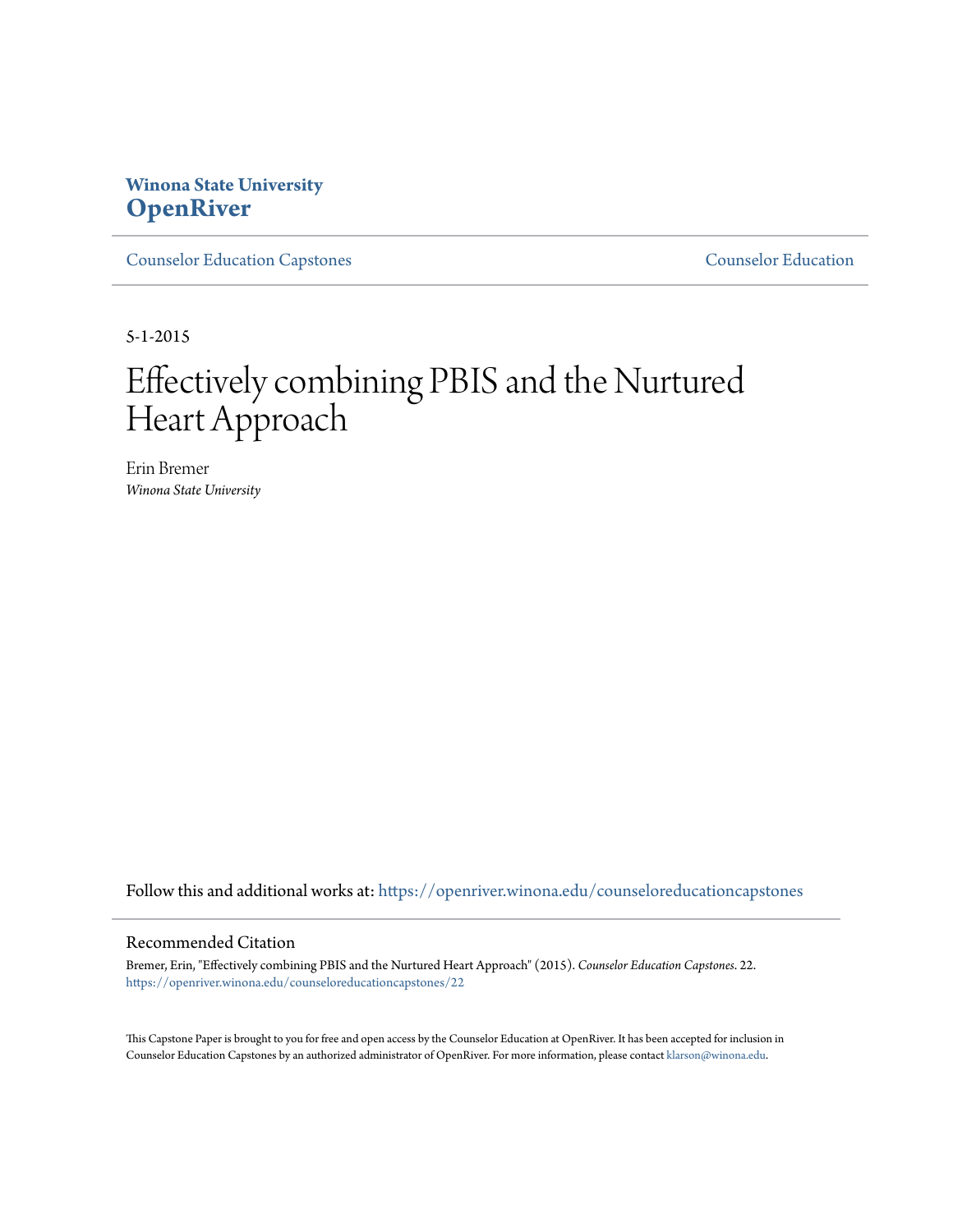An integrated approach to a school-wide behavior system:

Effectively combining PBIS and the Nurtured Heart Approach.

Erin Bremer

A Capstone Project submitted in partial fulfillment of the Requirements for the Master of Science Degree in Counselor Education at Winona State University

Spring 2015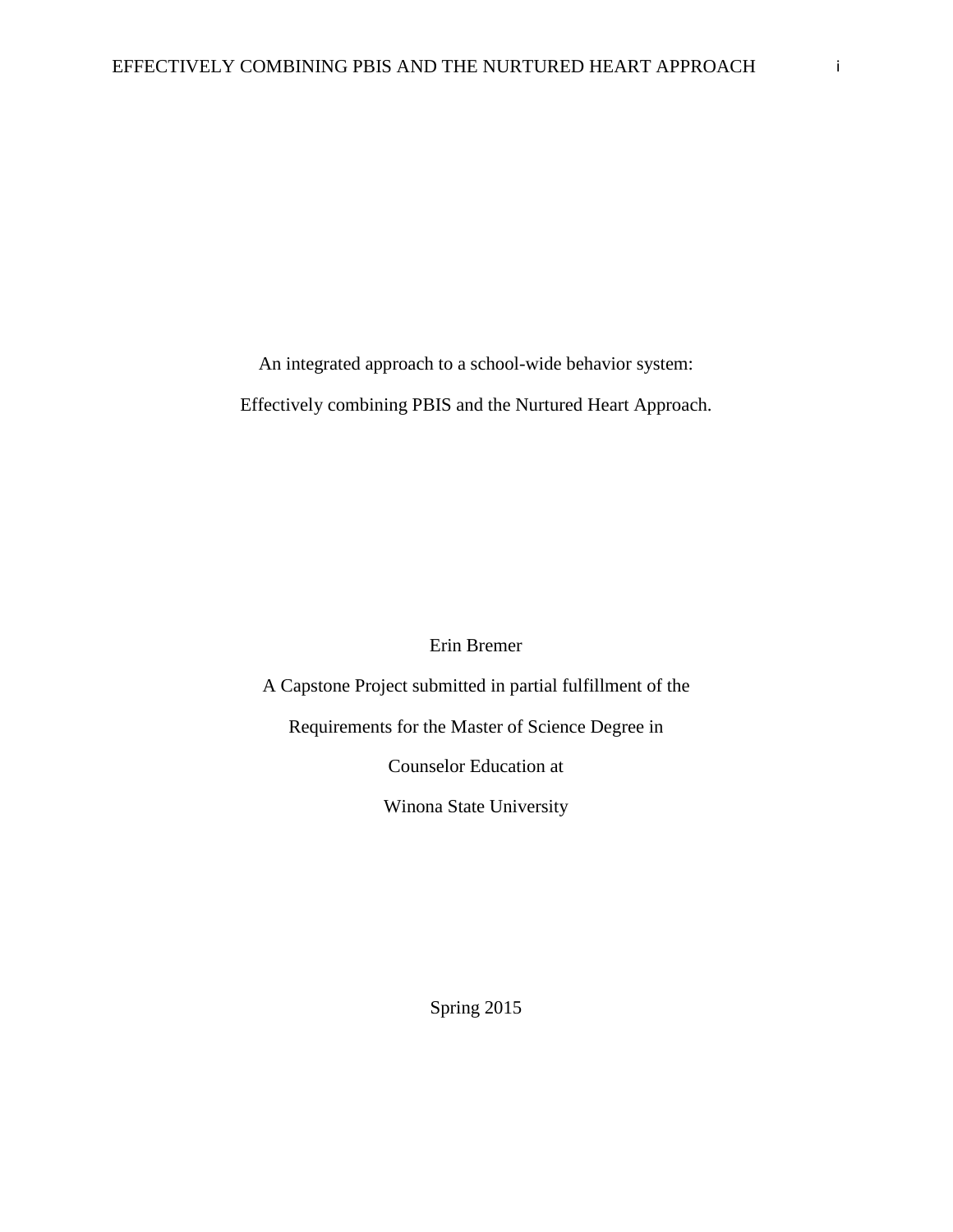Winona State University

College of Education

Counselor Education Department

CERTIFICATE OF APPROVAL

# CAPSTONE PROJECT

\_\_\_\_\_\_\_\_\_\_\_\_\_\_\_\_\_\_\_\_\_

\_\_\_\_\_\_\_\_\_\_\_\_\_\_\_\_\_\_\_\_\_\_\_\_\_\_\_\_

An integrated approach to a school-wide behavior system:

Effectively combining PBIS and the Nurtured Heart Approach.

This is to certify that the Capstone Project of

Erin Bremer

Has been approved by the faculty advisor and the CE 695 – Capstone Project

Course Instructor in partial fulfillment of the requirements for the

Master of Science Degree in

Counselor Education

Capstone Project Supervisor: \_\_\_\_\_\_\_\_\_\_\_\_\_\_\_\_\_\_\_\_\_\_\_\_\_\_

Approval Date: \_\_\_\_\_\_\_\_\_\_\_\_\_\_\_\_\_\_\_\_\_\_\_\_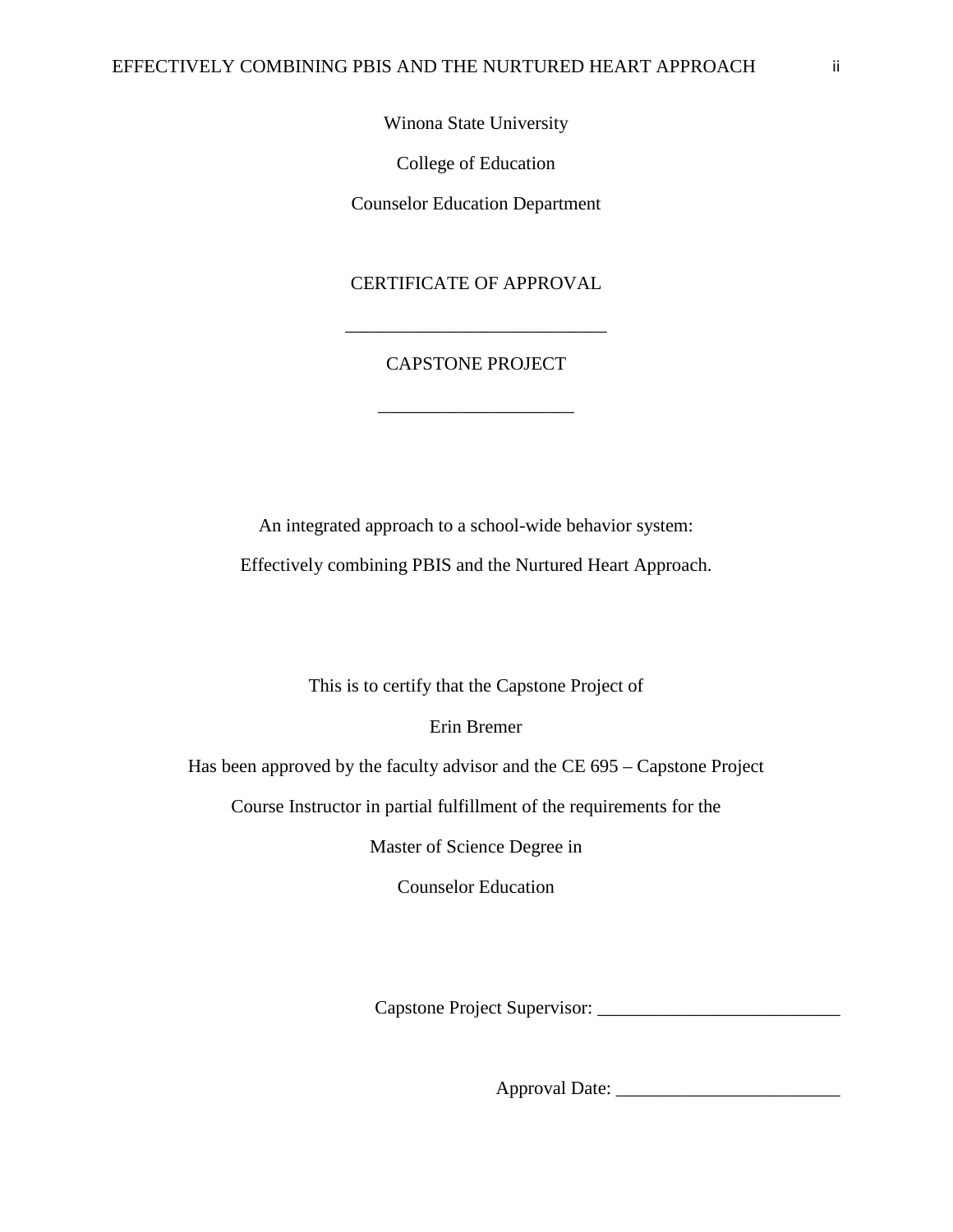#### Abstract

This research examines two behavior programs that focus on the increase of positive self-concept: Positive Behavioral Interventions and Supports and The Nurtured Heart Approach. Schools are beginning to see an increase in behaviors that coincide with mental illnesses and emotional instability; moreover, schools are expected to prepare each student to be competent socially, academically, and emotionally. Through the integration of a school-wide behavior system, students within different tiers – academically or emotionally – are being reached at a greater level. Not only are students having their academic needs met, but they are also beginning to build a concept of self worth, which may not otherwise develop. Negative comments or punishments begin to disappear while positive comments, encouragers, and motivators reign throughout the school. Students surrounded in an environment of "you can's" and "look at your greatness" begin to view themselves differently. This research begins to define the two approaches and looks at the integration of the two in a school-wide setting.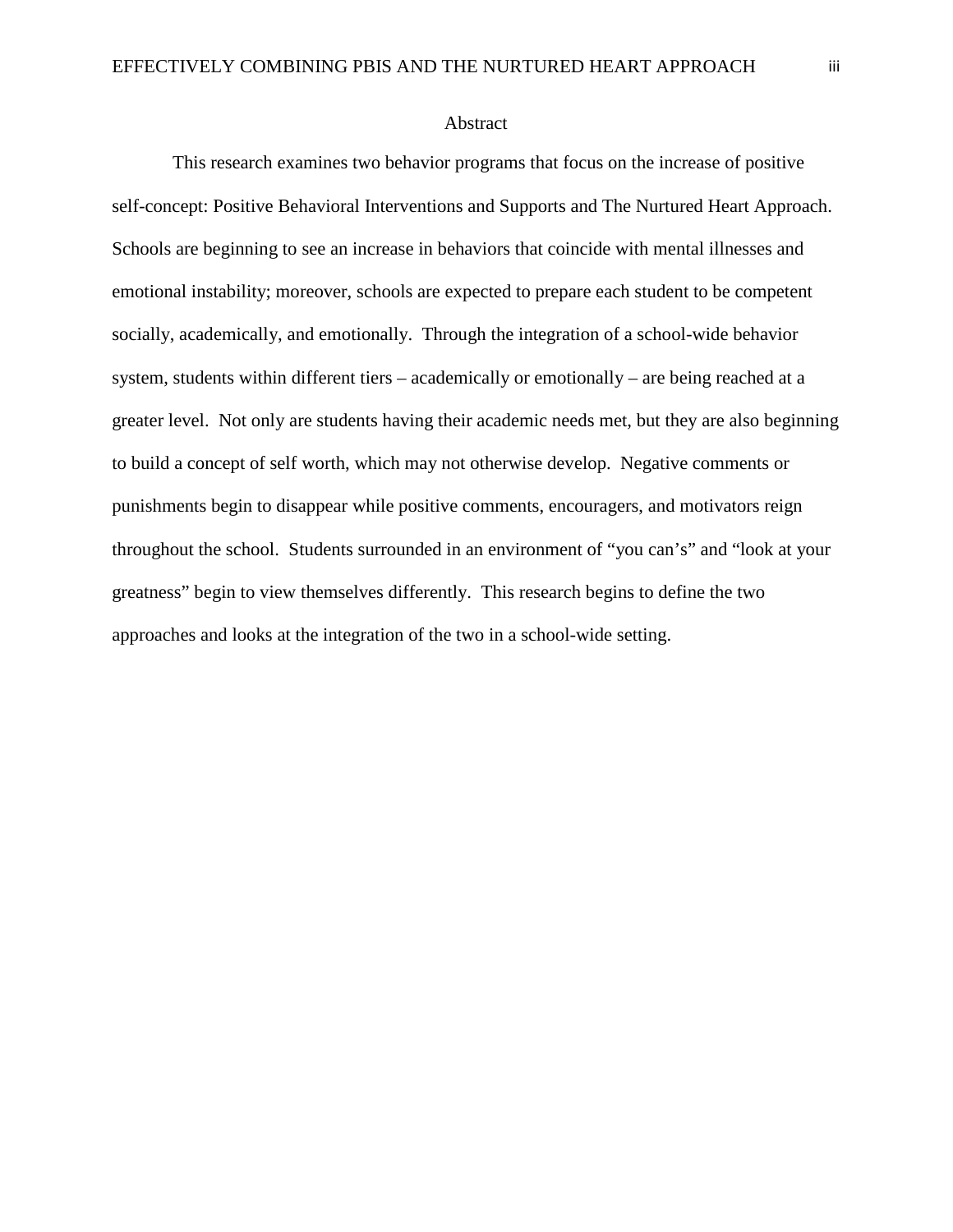# Contents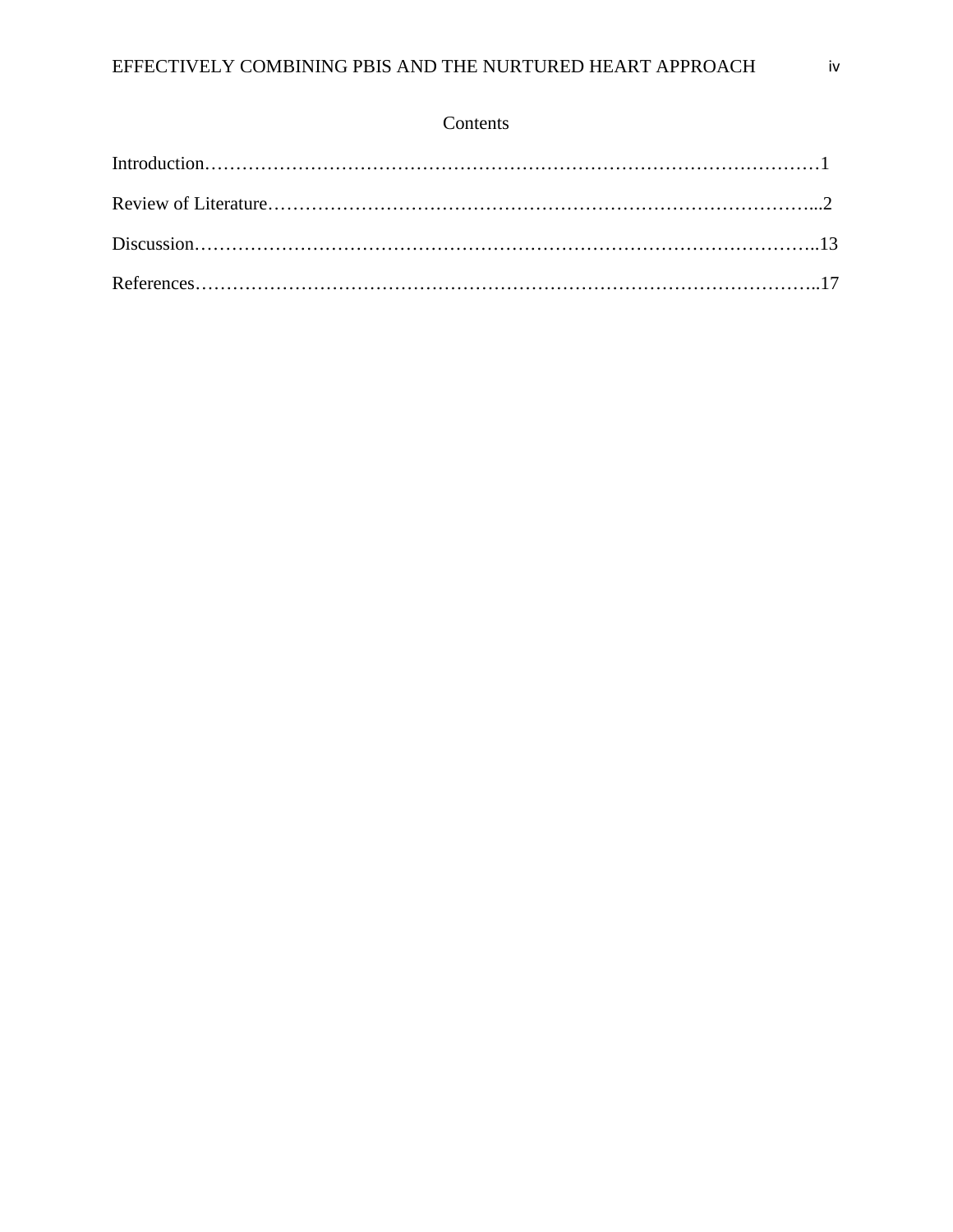## **Introduction**

According to Cook et al. (2015), mental health is a rising concern among children and adolescents. Research has indicated that roughly 1 in 5 children have a diagnosable mental health disorder; however, roughly 70% do not receive the needed services (Cook et al., 2015). Moreover, those receiving services are often provided inadequate care. Fitzgerald, Geraci, & Swanson (2014) have found 1-7% of students have significant emotional and/or behavioral problems, and roughly 5-15% of students are at-risk for developing some sort of emotional and/or behavioral problem. Since schools have been viewed as de facto mental health systems, effective systems need to be in place to foster positive relationships and behavioral changes (Cook et al., 2015).

There is increased pressured on the school system to ensure all students have the competency to succeed academically, socially, and emotionally; because schools represent a common setting, it is expected mental illness prevention and mental wellness promotion programs are in place (Cook et al., 2015). Problem behavior is an area of concern for students who suffer from mental illnesses. Best practice suggests implementing a continuum of behavior support including multitiered levels to reach the maximum amount of students possible (Cook et al., 2015). Through implementation of proactive strategies, it is the goal to catch students in the initial stages of problem behavior to prevent further escalation of the problem. Overtime, it would be expected to see a decrease in the severity of problem behaviors (Hawken, 2006).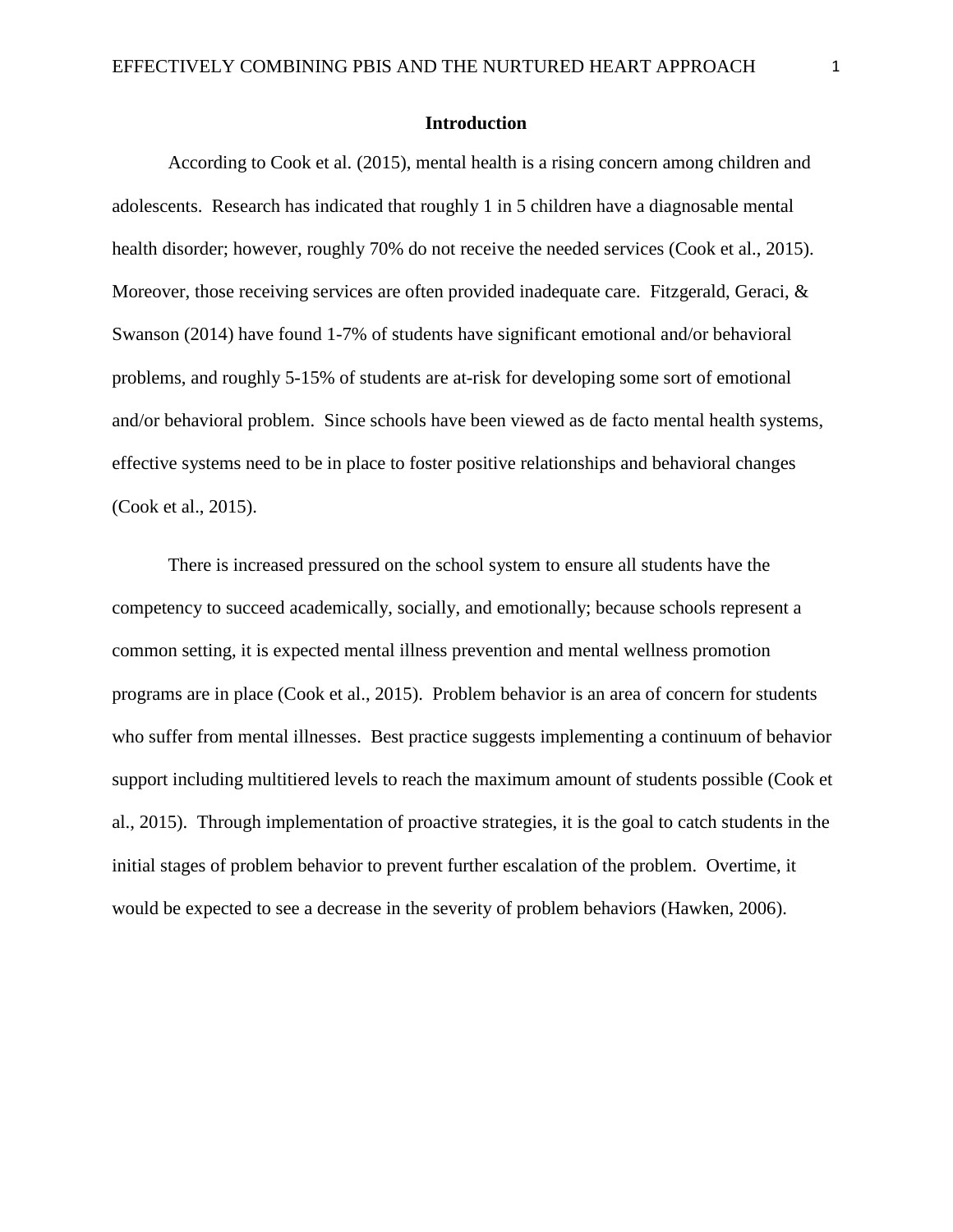#### **Review of Literature**

School counselors are beginning to play an important role in the functionality of a schoolwide behavior system to support the academic, social, and emotional development of students. Along with creating an environment that reflects safety, social competence, and healthy school climates, multitiered systems of support must be in place to effectively provide mental health services that may be necessary within the school system (Cook et al., 2015). According to Cook et al. (2015), through the implementation of a multitiered system, schools are able to reach the academic needs as well as the social needs for the entire population within the building. It is crucial for school systems to develop an understanding of what programs would best support the needs of the district while determining how MTSS will be integrated school-wide. This research aims to identify what a multitiered system looks like with a school wide behavior system in place. With many different programs available, the intent of this research is to focus on two behavior systems: Positive Behavioral Interventions and Supports and The Nurtured Heart Approach.

# **Multitiered Systems of Support**

Multitiered systems of support (MTSS) is an efficient and effective way to organize and deliver a continuum of mental health services in the school; hence the reason why researchers have embraced and advocated for MTSS to be integrated into the schools (Cook et al., 2015). This continuum of behavior support is built on the framework of least intensive to most intensive preventative actions (Hawken, 2006). Being built on evidence-based practices and data-driven decisions is one important aspect of MTSS. It is the mission of MTSS to prevent, reverse, and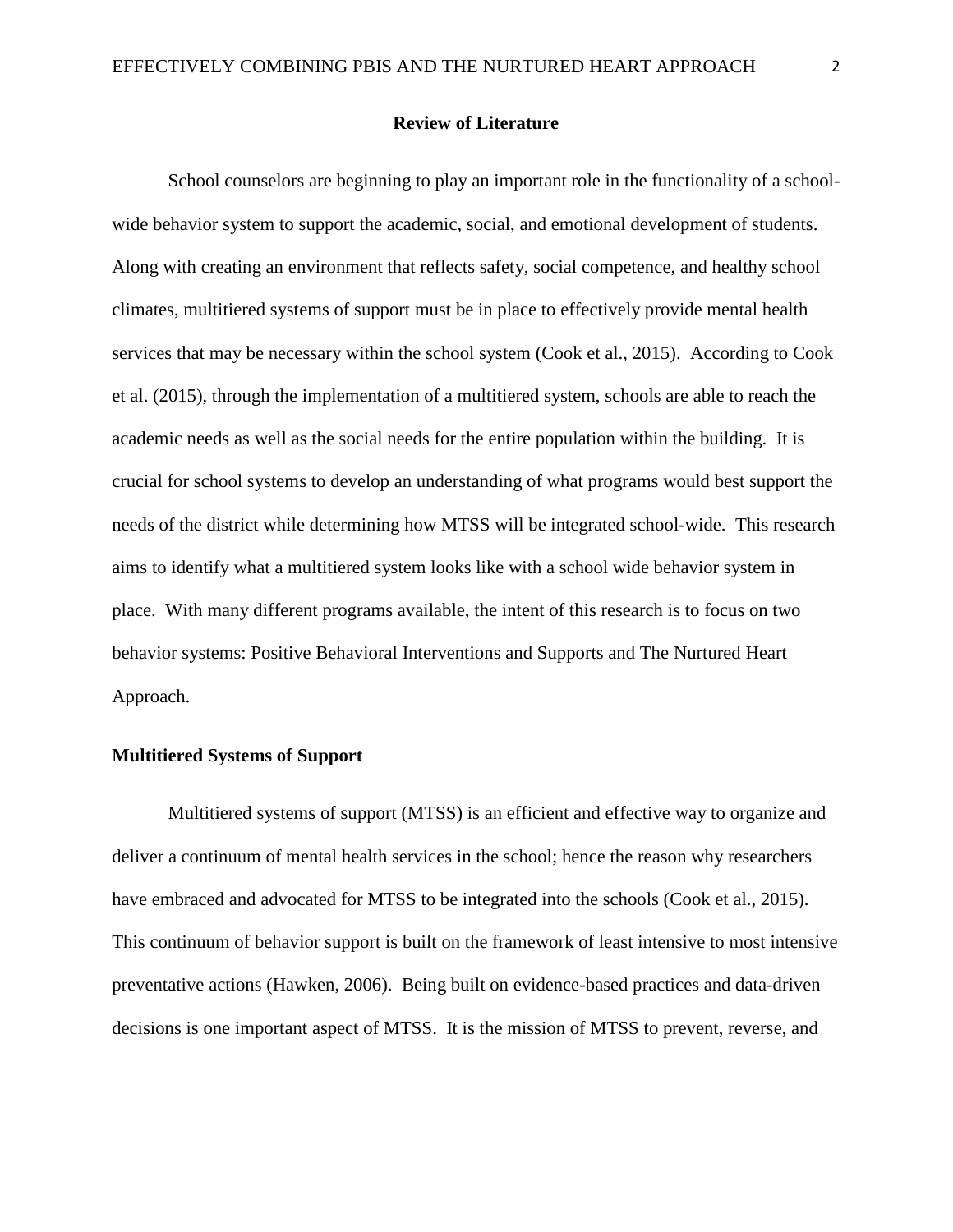minimize mental health problems in the school while encouraging positive academic, social, and emotional successes (Cook et al., 2015).

According to Hawken (2006), the majority of students come to school understanding the behavioral expectations and will respond well to a primary level, school-wide behavior plan. This school-wide behavior plan may consist of 3 to 5 core values to focus the attention on, and will then work to teach, encourage, and positively reinforce them (Hawken, 2006). The foundation of MTSS is the universal support provided and practiced by all students to prevent the emergence of negative behaviors and mental health problems (Cook et al., 2005).

Approximately 5-15% of a school's population will need additional support (Hawken, 2006). This support can be provided through secondary level, targeted interventions. Hawken (2006) further explained, 5-7% of the students may need tertiary level interventions, which requires formal assessments and individualized support plans.

The challenge with multitiered support systems is understanding the theoretical frameworks and complexity of the various universal programs. Several existing universal programs have been researched and implemented in standalone programs; however, if the goal is to meet the behavioral and mental health needs of all students, a standalone program may shortchange some. It is nearly impossible to provide a program to fit the needs of each individual, but there is potential of integrating more than one MTSS approach to best meet the unique needs of individual schools. It is vital to note the importance of ensuring the universal programs chosen are complementary to each other, rather than redundant (Cook et al., 2015).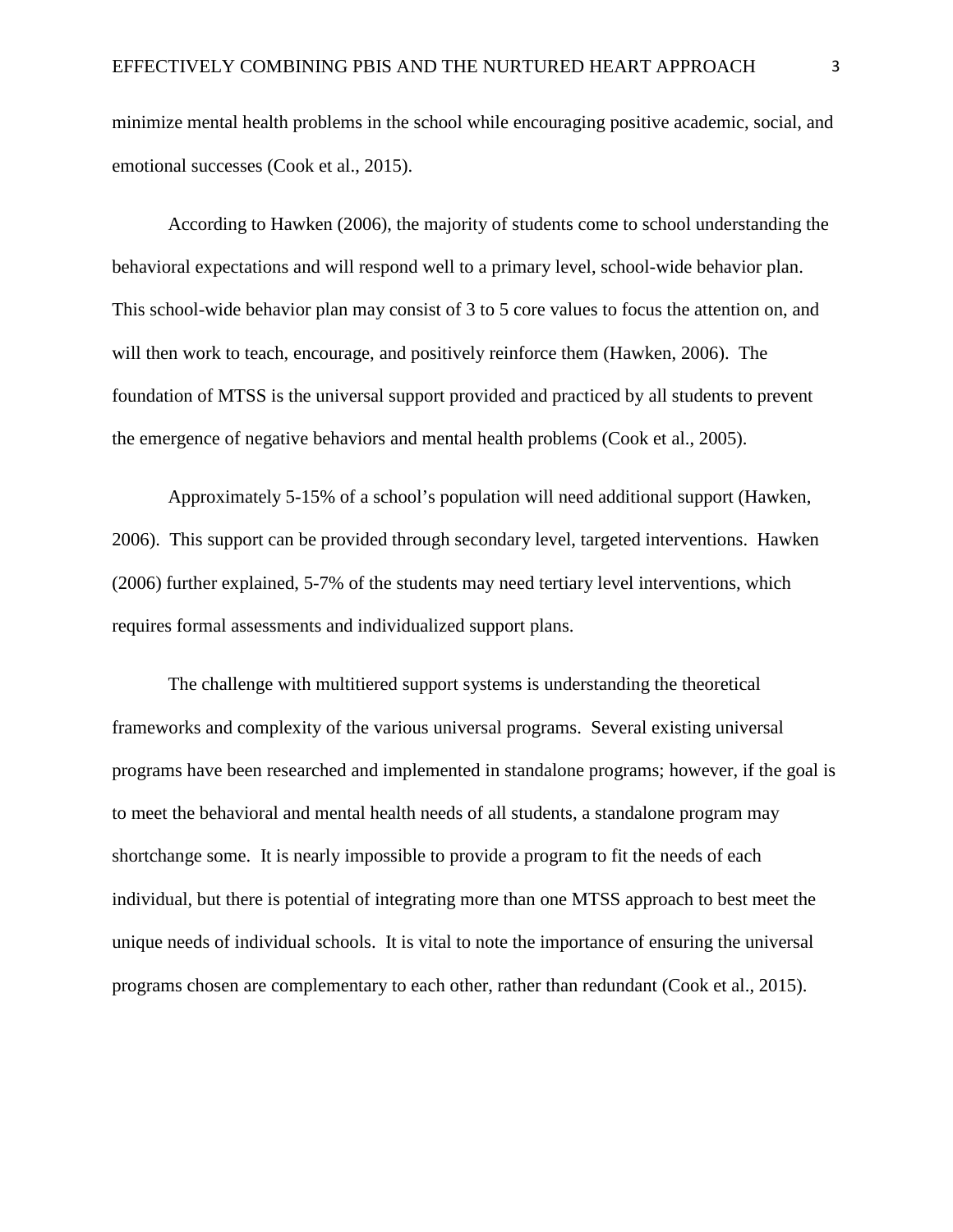#### **PBIS defined**

Positive Behavioral Interventions and Supports (PBIS) is based on a preventativeoriented framework. The focus of this approach is to create an environment that exhibits safety, social competence, and healthy school climate (Cressey, Whitcomb, McGilvray-Rivet, Morrison, & Shander-Reynolds). The premise of PBIS is built around the idea of improving the system – discipline, reinforcement, data management – of the school and procedures – office referral, reinforcement, training (Bradshaw, Koth, Bevans, Ialongo, & Leaf, 2008). With the number of students engaging in problem behavior increasing, implementing proactive strategies to catch students in the initial stages to prevent further escalation of the problem is vital (Hawken, 2006).

Due to the building of structure and ongoing collaboration among staff, PBIS has been found to improve the organizational health of schools (Bradshaw et al., 2008). When beginning to integrate PBIS school-wide, it is important to effectively engage as many stakeholders in the building as possible. Leadership teams need to be formed and communication needs to open (Cressey et al.). According to the research of Bradshaw, Koth, Bevans, Ialongo, & Leaf (2008), PBIS aims to prevent disruptive behavior while enhancing the overall organizational health of the school. In order to have success in these areas, primary, secondary, and tertiary systems of support need to be created and sustained.

A major emphasis in this program is the teaching of observable expectations to all students. The teaching should be purposeful and direct (Fitzgerald et al., 2014). Expectations should be specific, taught, and retaught as needed. This level of support is the Tier 1 prevention of PBIS. According to Mitchell, Stormont, & Gage (2011) and Reinke, Splett, Robeson, & Offutt (2009), the majority of students, approximately 80% to 90%, respond to this level of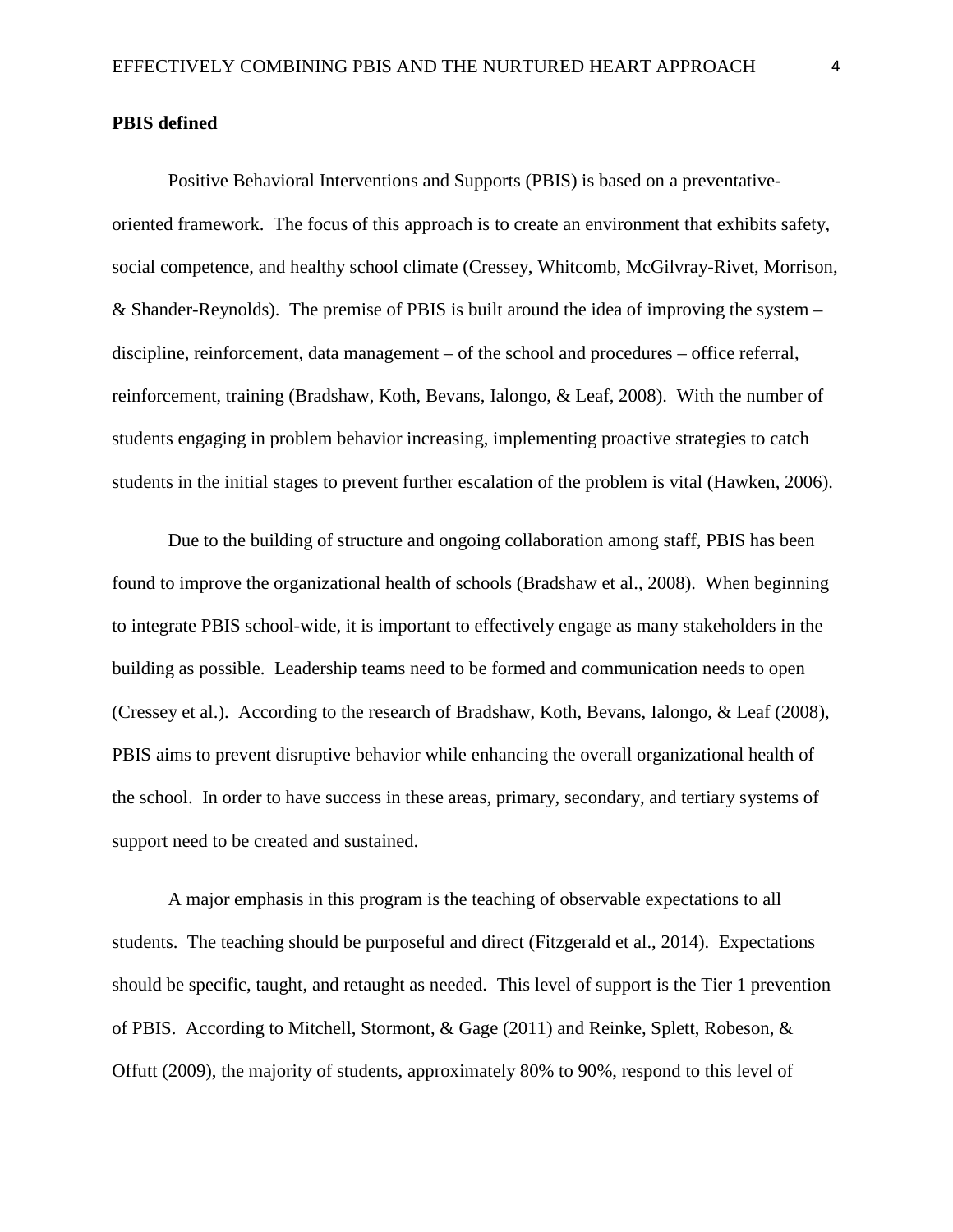support. Tier 1 follows a systematic process for acknowledging appropriate behavior while consistently re-teaching expectations to respond to inappropriate behavior (Mitchell, Stormont, & Gage, 2011). It is important to embed this instruction into daily classroom instruction as well as within non-classroom settings. Furthermore based on Mitchell et al. (2011), if implemented systematically, Tier 1 practices are effective in reducing office discipline referrals, school suspensions, and problem behaviors. Student perceptions of school safety, positive student behavior, and academic outcomes all increase (Mitchell et al., 2011).

Tier 2 is identified as a specialized group designed for students considered at-risk (Mitchell et al., 2011). According to Reinke et al. (2009), 10% to 15% of students will not respond to universal school-wide interventions and will need an increased structure. These students may respond to simple and effective group interventions (Reinke, Splett, Robeson, & Offut, 2009). Tier 2 interventions are designed to include more explicit instruction in the needed skills of improvement. Explicit prompts may be needed for desired behavior and frequent feedback must be given on student performance (Boyd & Anderson, 2013). The goal of these interventions is to reduce current cases of problem behavior and/or academic failure; moreover, preventing student problems from escalating into more intense, high-risk behavior (Mitchell et al, 2011). Interventions at this level of support will also consist of initial and on-going coaching, team-based development and implementation, and data analysis to monitor progress for all students within this tier (Boyd & Anderson, 2013). Existing Tier 2 interventions have a design primarily for students with problem behavior maintained by adult attention; therefore, relationship development is a major component of this level of support. Programs offering this support include – but are not limited to – Check-In/Check-Out (CICO), Check and Connect,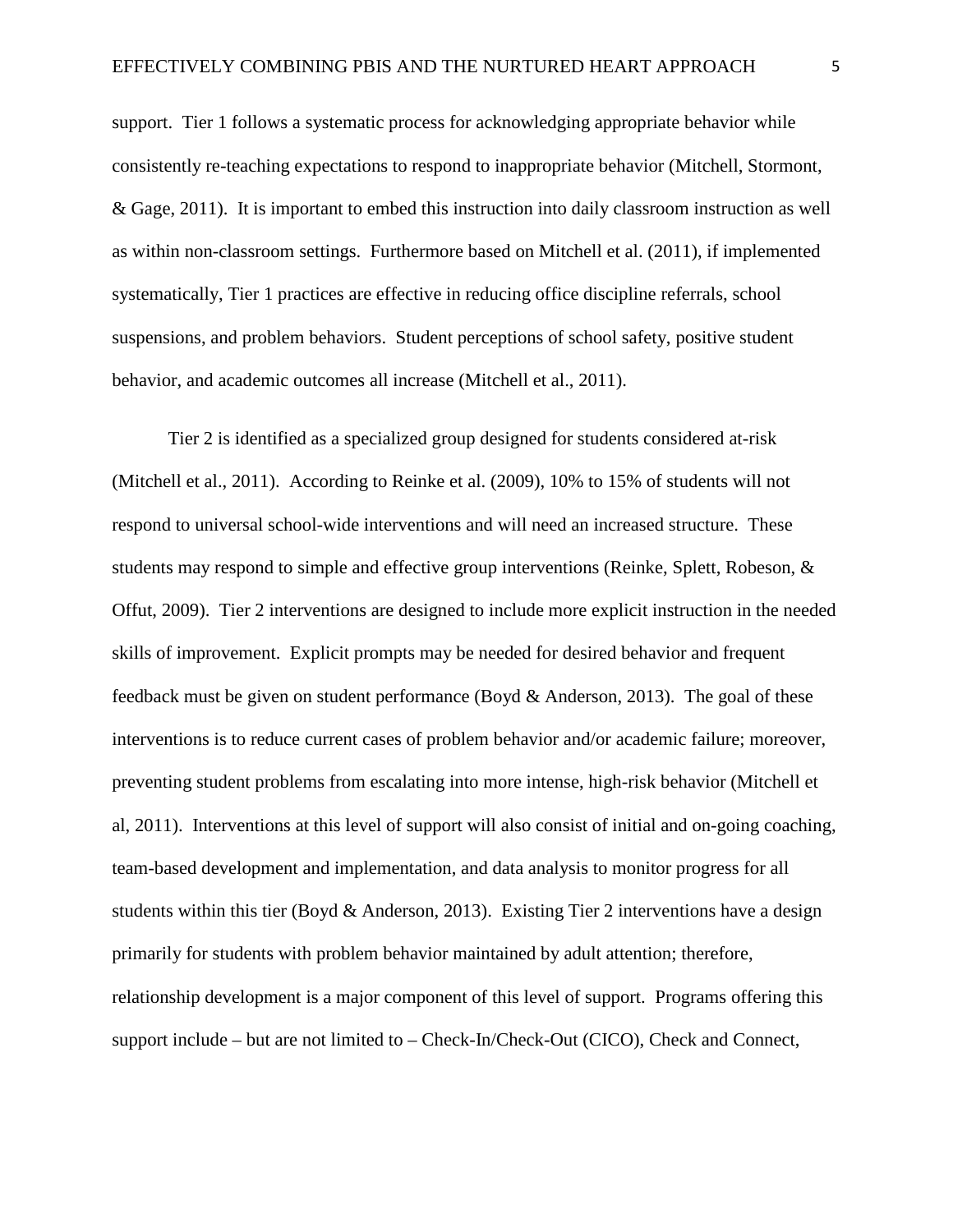Check, Connect, and Expect, First Step to Success, social skills instructional groups, and academic supports (Mitchell et al., 2011 & Boyd & Anderson, 2013).

Check-In/Check-Out (CICO) has become a successful Tier 2 intervention (Boyd & Anderson, 2013). This program is designed to identify a targeted intervention in which the student needs extra support and provide outcomes for the student that are defined objectively and monitored frequently. Students may be referred to this system when they are not responding to school-wide, primary prevention efforts (Hawken, 2006). CICO uses school-based contingencies to guide the intervention and student outcomes. The basic structure for a CICO consists of the following: (a) a brief, positively focused meeting at the beginning of the day with the leader of CICO where goals are set for the day and discussed; (b) a point-system card with predetermined times for the teacher to briefly meet with the student and provide feedback regarding the points earned with reason for them; (c) a short meeting at the end of the day to review the student's point card and discuss the day (Campbell & Anderson, 2008). Tangible or intangible rewards may be awarded for meeting the goal. This system has shown to decrease classroom behavior while increasing academic achievement for many elementary and middle school aged children (Campbell & Anderson, 2008).

A smaller number of students, 1% to 5%, will enter school with significant deficits in specific skills and will not respond to the Tier 1, universal system supports (Reinke et al., 2009). These students will also require more intensive interventions than the Tier 2 supports will provide. According to Reinke et al. (2009), tier 3 practices are specifically specialized and individualized for students with high-risk behaviors. Typically, support systems within Tier 3 involve the use of functional behavioral assessment (FBA) (Mitchell et al., 2011). A functional analysis may also be used to determine patterns across the antecedent and behavior. The goal of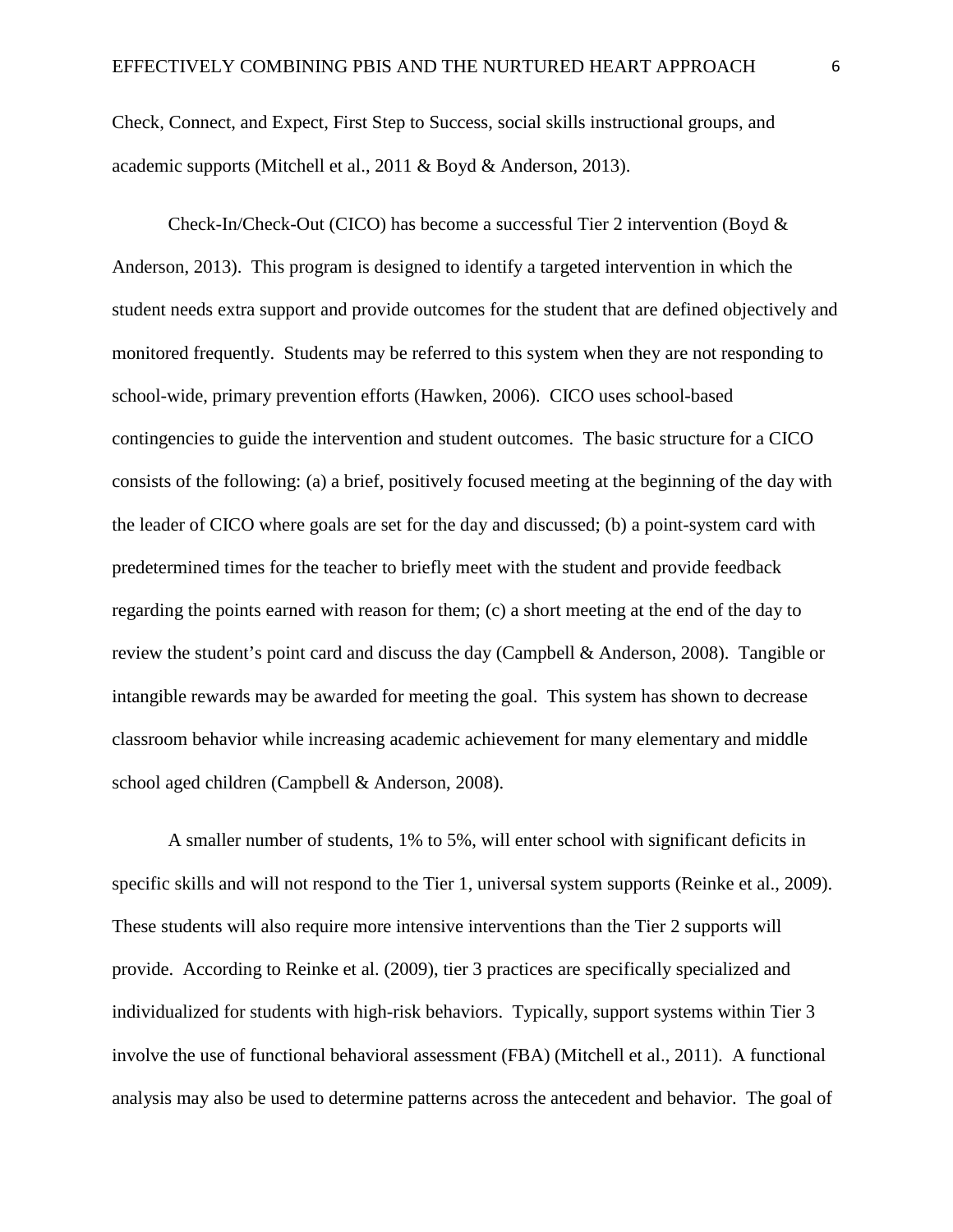this Tier is to reduce the severity and intensity of the chronic, high-risk behavior that may or may not be associated with academic failure (Mitchell et al., 2011).

Students receiving Tier 3 supports should also have had the foundation and structure provided by the other two tiers; tier 3 supports are layered upon those foundational and structural tiers for students to build from (Michigan Department of Education, 2010). Individual needs require more intensive interventions, and Tier 3 will provide those interventions based on the student's specific needs and circumstances. Research completed by the Michigan Department of Education (2010) supports instruction of replacement behaviors, individualized positive reinforcement, planned consequences designed to decrease reinforcement for problem behavior, and home/school collaboration as examples of Tier 3 interventions.

Research regarding family involvement in one's education has been strongly supported (Reinke et al., 2009). There are many benefits from family involvement including higher academic achievement, increased support of teachers and the school system, improved behavior, and an increased likelihood of students enrolling in postsecondary education programs (Reinke et al., 2009). According to Reinke et al. (2009), collaborative relationships are vital at the universal level whether it be in the planning, implementing, or evaluation of school-wide supports. The home-school relationships create greater continuity between home and school environments and social supports are provided for families with struggling students. Family involvement may be more widely practiced at certain levels; however, a systematic approach to integrate family systems as targets of intervention is necessary to truly prevent and decrease the disruptive behavior problems children are bringing to our society (Reinke et al., 2009).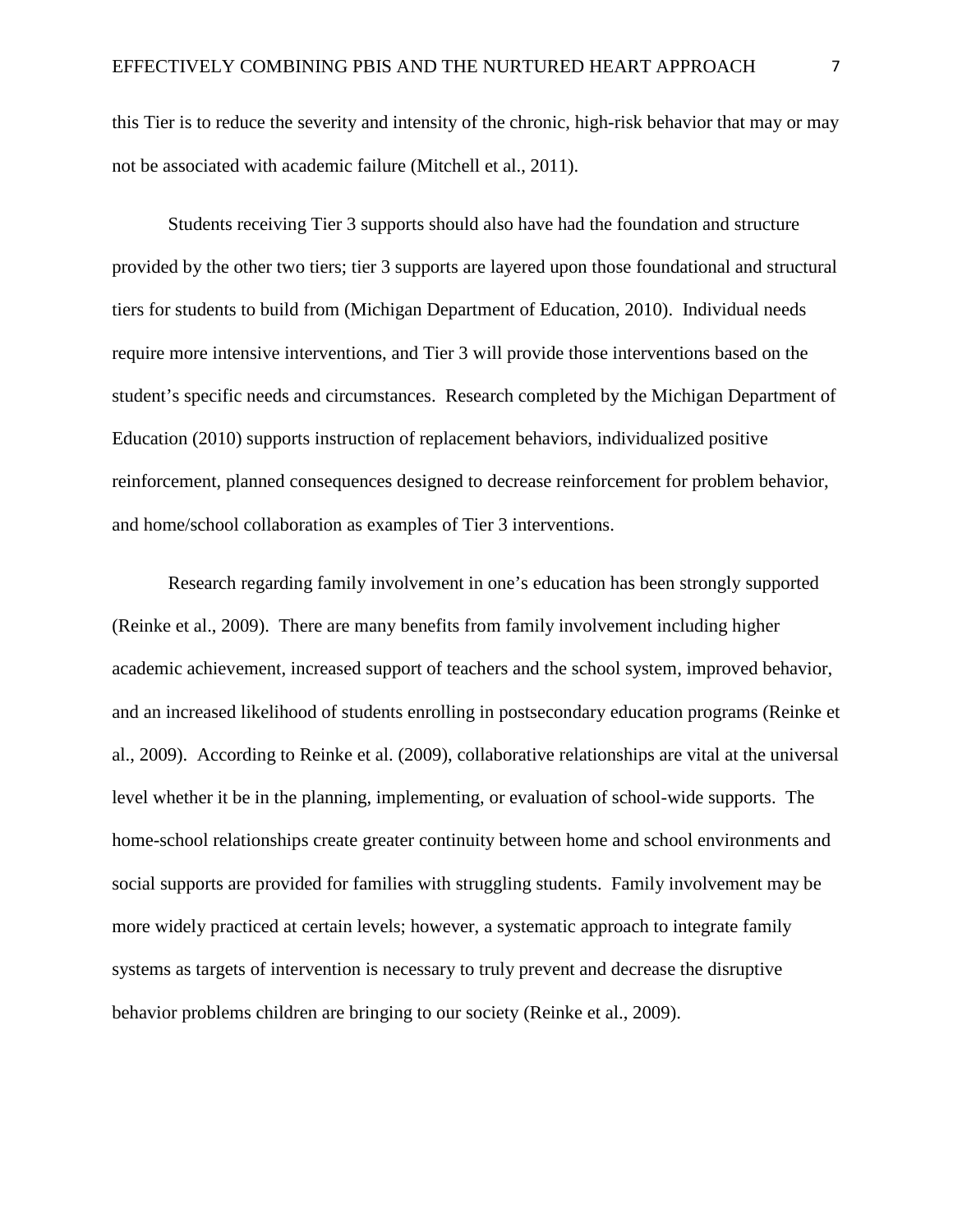The development of PBIS was in response to the many challenges proposed by students with problem behavior; therefore, a proactive approach addressing the wide array of behavioral challenges made it's way to implementation in many schools (Reinke et al., 2009). Parents have the knowledge about the social, emotional, and behavioral development of their children at home and in other areas within the community. Parents also possess the information regarding their child's preferences, strengths, communication skills, and any medical concerns. Pairing this knowledge with the information from school staff a comprehensive understanding of problem behaviors can be determined. Moreover, by recognizing, respecting, and accommodating the availability of families, creating a context for family participation through discussion of family priorities and goals, developing and maintaining a team partnership where the family understands the support is ongoing, and creating  $-$  with the parents  $-$  a home expectations matrix, parents are more encouraged to collaborate with the school (Michigan Department of Education, 2010).

#### **Nurtured Heart Approach defined**

The Nurtured Heart Approach is defined as a way of thinking with a set of strategies that are particularly useful for difficult, intense children (Ahmann, 2014). This approach emphasizes the opportunity to energize crucial traits of a whole person while staying within the structure of clear and consistent boundaries. The goal of this approach is to help children create a new level of "inner wealth" that will inspire them to make positive choices rather than negative choices (Glasser, Bowdidge, & Bravo, 2013). Balance with using strong positives and demonstrating excellent limit setting is an important aspect of this approach. Glasser, Bowdidge, & Bravo (2013) found typical parenting methods were not working because negative behavior was accidentally being rewarded. The Nurtured Heart Approach is designed to help parents direct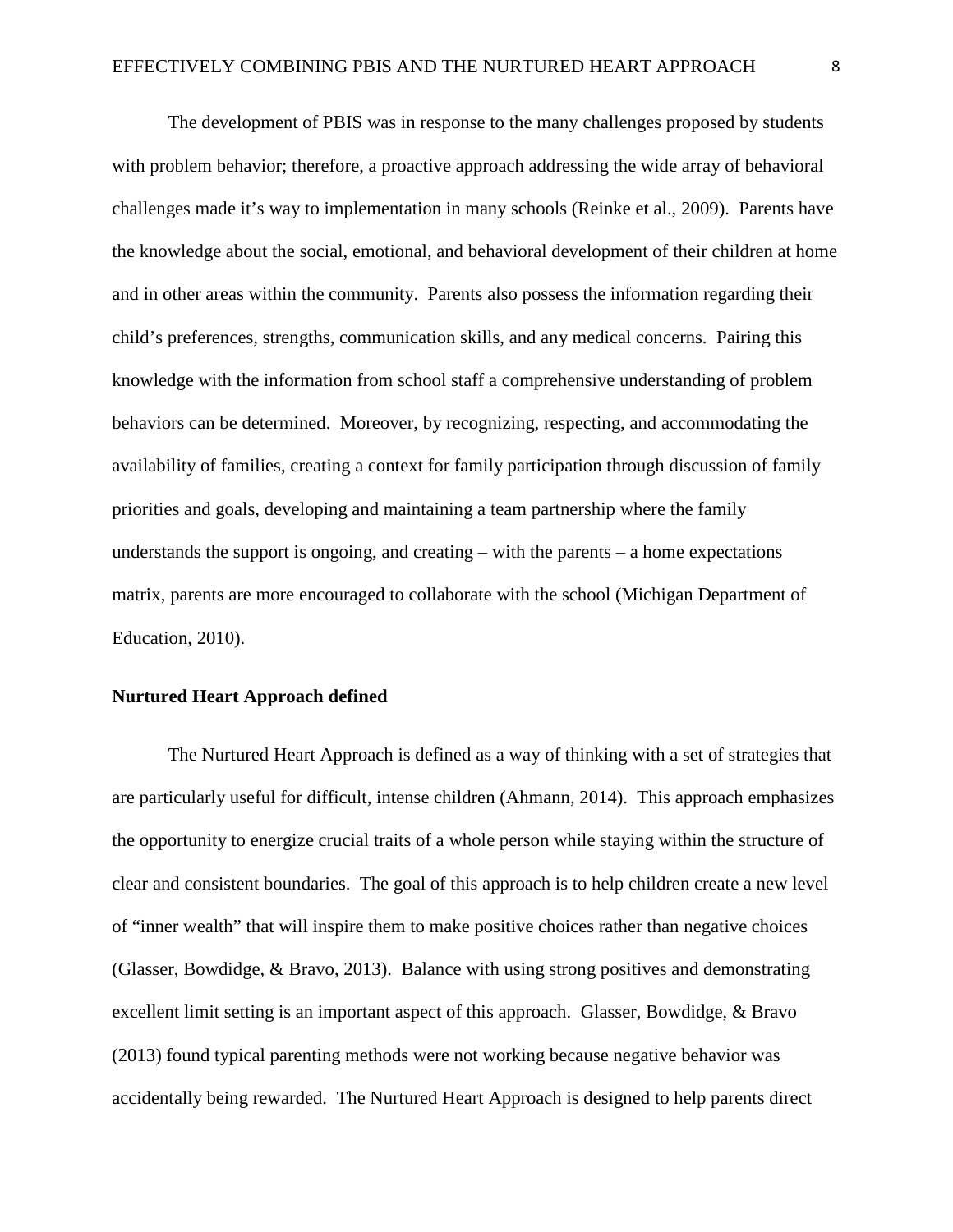their attention in the right direction to help create greatness among their children. This is done through limiting the amount of attention given to negative or undesirable behaviors while recognizing small positive behavior, naming them, and placing value to the occurrence. By doing these things, parents are energizing their attention in a positive way towards their children (Ahmann, 2014).

With the Nurtured Heart Approach, children with serious emotional and/or behavioral disorders are referred to as "energy-challenged" or "intense" children (Hektnar, Brennan, & Brotherson, 2013). According to Hektnar, Brennan, & Brotherson (2013), Glasser and Easley assume these children have a greater need for social connection, relationship, and response, which creates the need for energized attention. Much of the research regarding the Nurtured Heart Approach represents the parent training model and the effectiveness within the home environment; however, informal research has indicated this approach has value and effectively impacts children in a variety of settings including Head Start programs, schools, foster care agencies, treatment centers, and pre-adolescent diversion programs (Ahman, 2014).

By using the Nurtured Heart Approach, basic strategies are used to "take a stand" and maintain a belief in an unbending and courageous way (Glasser et al., 2013). This approach is centered around the stands, or principles, and are defined as being consistent, resolved, and committed to specific and targeted strategies. These stands are as follows: (1) refusing to energize negativity; (2) purposefully and relentlessly energizing success; and (3) establishing and applying clear rules and genuine consequences (Hektner et al., 2013). Elements of behavioral and relational approaches are blended together to provide these stands and the explanation of the purpose. If change is the end goal, these three stands need to be an area of focus (Glasser et al., 2013).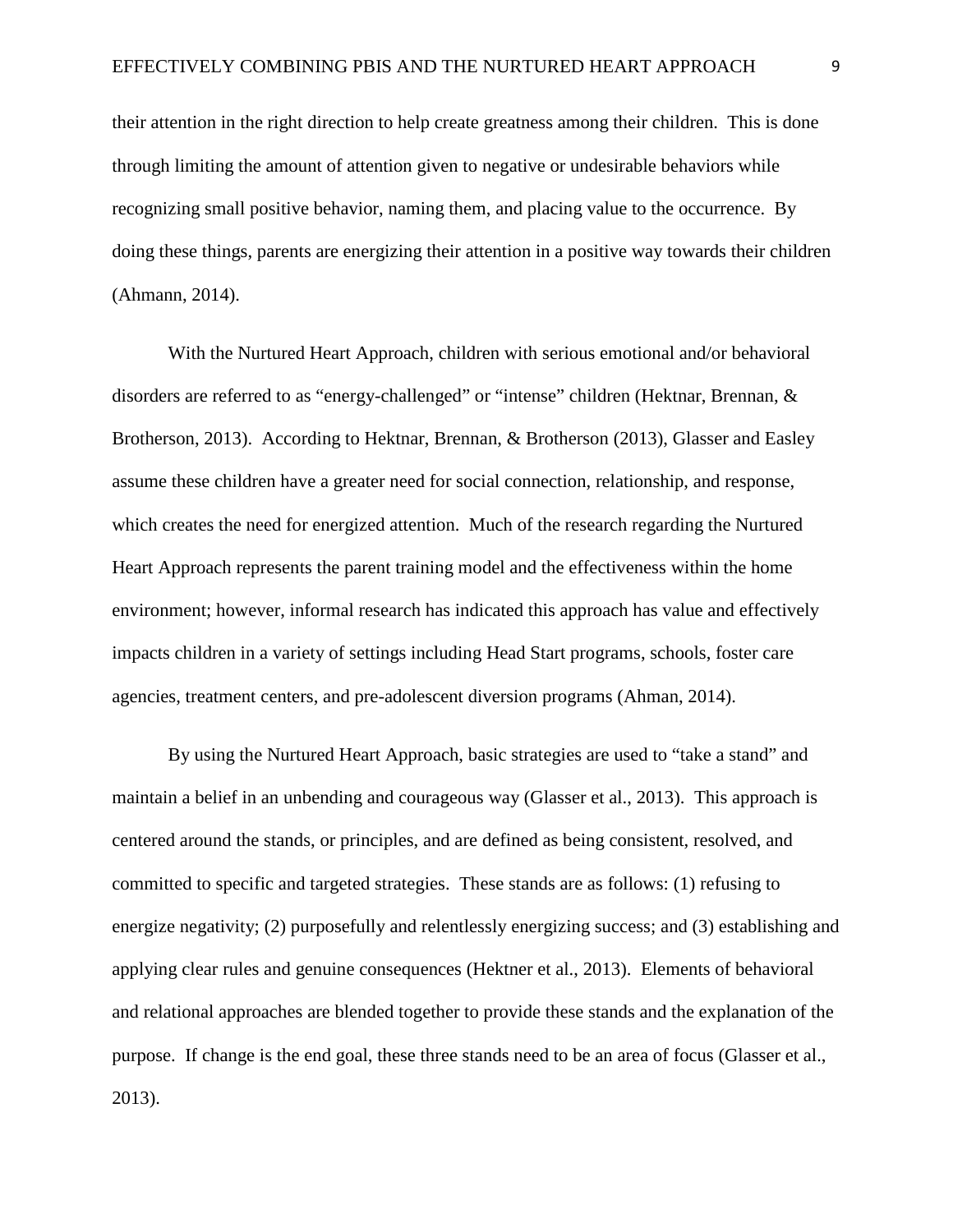## **Nurtured Heart Stand One: Refuse to Energize Negativity**

This idea of refusing to energize negativity contradicts the conventional approach to parenting (Glasser et al., 2013). Typically, parents address rules and values through instruction, lessons, and lectures. Often times the lessons are being taught through on the spot correction of a "negative" behavior. This behavior has lead to a rule being broken or a child failing to demonstrate an important value of the family. According to Glasser et al. (2013), this type of parenting, in regards to the Nurtured Heart Approach, is known as "energizing negativity" – parental energy, attention, and intensity is highlighted on the problematic behavior of the children. Children with challenging behaviors are often left experiencing negativity and sense of failure. This may result in damaged self-esteem and eroded self-confidence. The Nurtured Heart Approach takes the stand of refusing to energize negativity; instead, it provides parents with the opportunity to explore the balance of negatives and positives in their parenting style (Ahmann, 2014).

# **Nurtured Heart Stand Two: Energize the Positive**

Instead of following the conventional approach of focusing on the negative behaviors in an effort to extinguish them, the Nurtured Heart Approach encourages the positive to be energized (Ahmann, 2014). Energizing success creates positive relationship through the frequent positive interactions. These positive interactions may happen when a child is demonstrating a wanted behavior and the parent, or educator, gives attention and praise due to the shown behavior (Hektner, et al., 2013). Energizing success may occur differently with four specific techniques: active recognition, experiential recognition, proactive recognition, and creative recognition (Ahmann, 2014).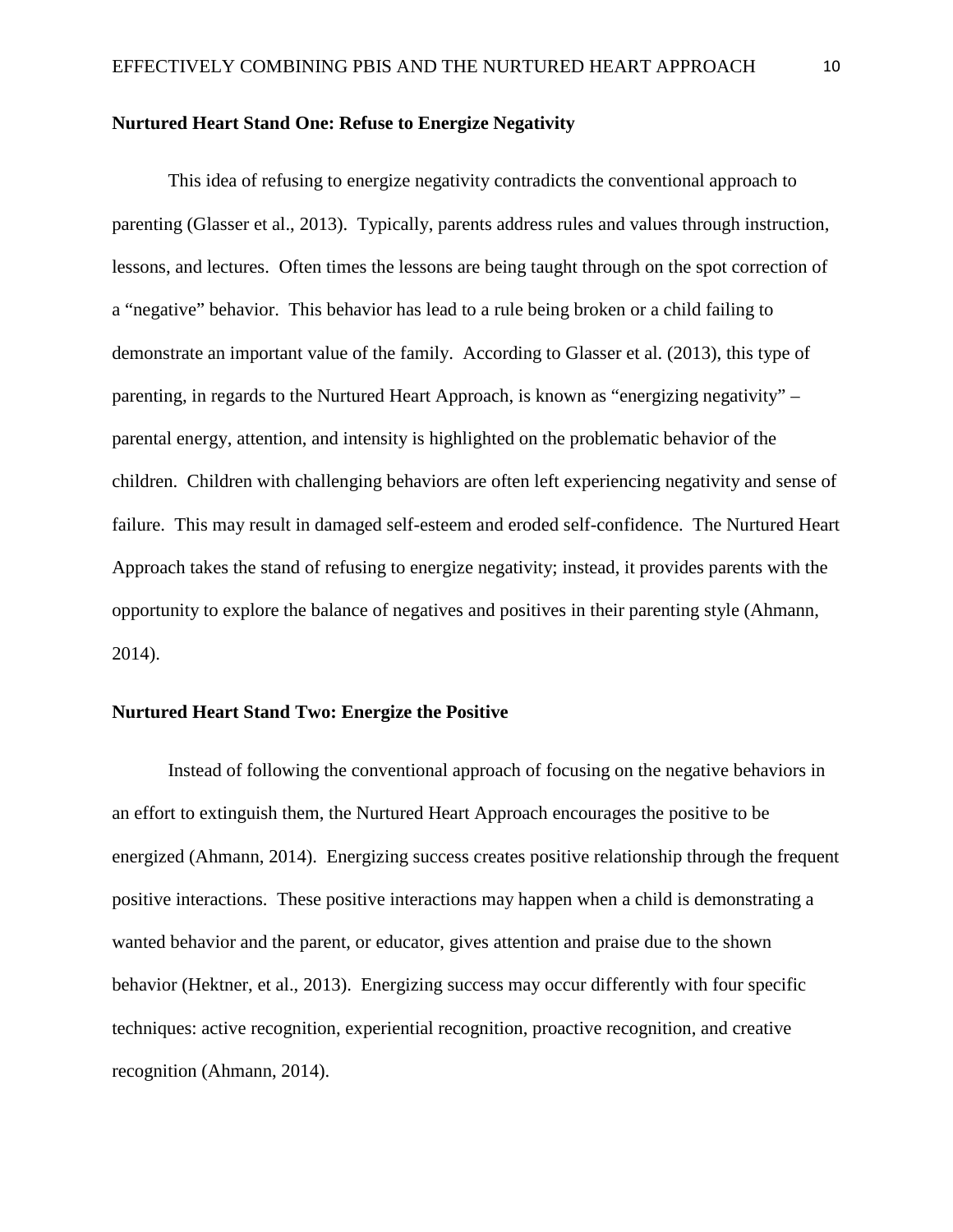Active recognition is a detailed description from observations of the child's behavior. This is specific without judgment or evaluation; it is strictly factual observation. This technique is very similar to taking a photograph. Active recognition is a "snap-shot" like description of what is taking place (Ahmann, 2014). Experiential recognition is very similar to active recognition with an emphasis of attaching a value to the snap-shot picture that was taken and described. This provides the child with something to begin evaluating his/her experiences and/or behavior (Hektner et al., 2013).

Even though parents and educators are encouraged to make an effort to notice, mention, and energize the positive behaviors in which children are engaging in, sometimes children show very few opportunities to be celebrated. Proactive recognition is a technique that encourages parents and educators to create an environment for success so active and/or experiential recognition can take place (Ahmann, 2014). Creative recognition involves using commands or providing specific requests for certain tasks to be completed. These requests are followed by enthusiastic, positive feedback. If the child does not want to comply, the commands need to be strategically refocused on a task that would be preferred. As compliance begins to be more prominent, the tasks become more complex. This process allows parents and educators to shape the desired behavior (Hektner et al., 2013).

The four techniques described to energize the positive all assist in strengthening the relationship between the child and adult and lead to long-term development of inner wealth (Hektner et al., 2013).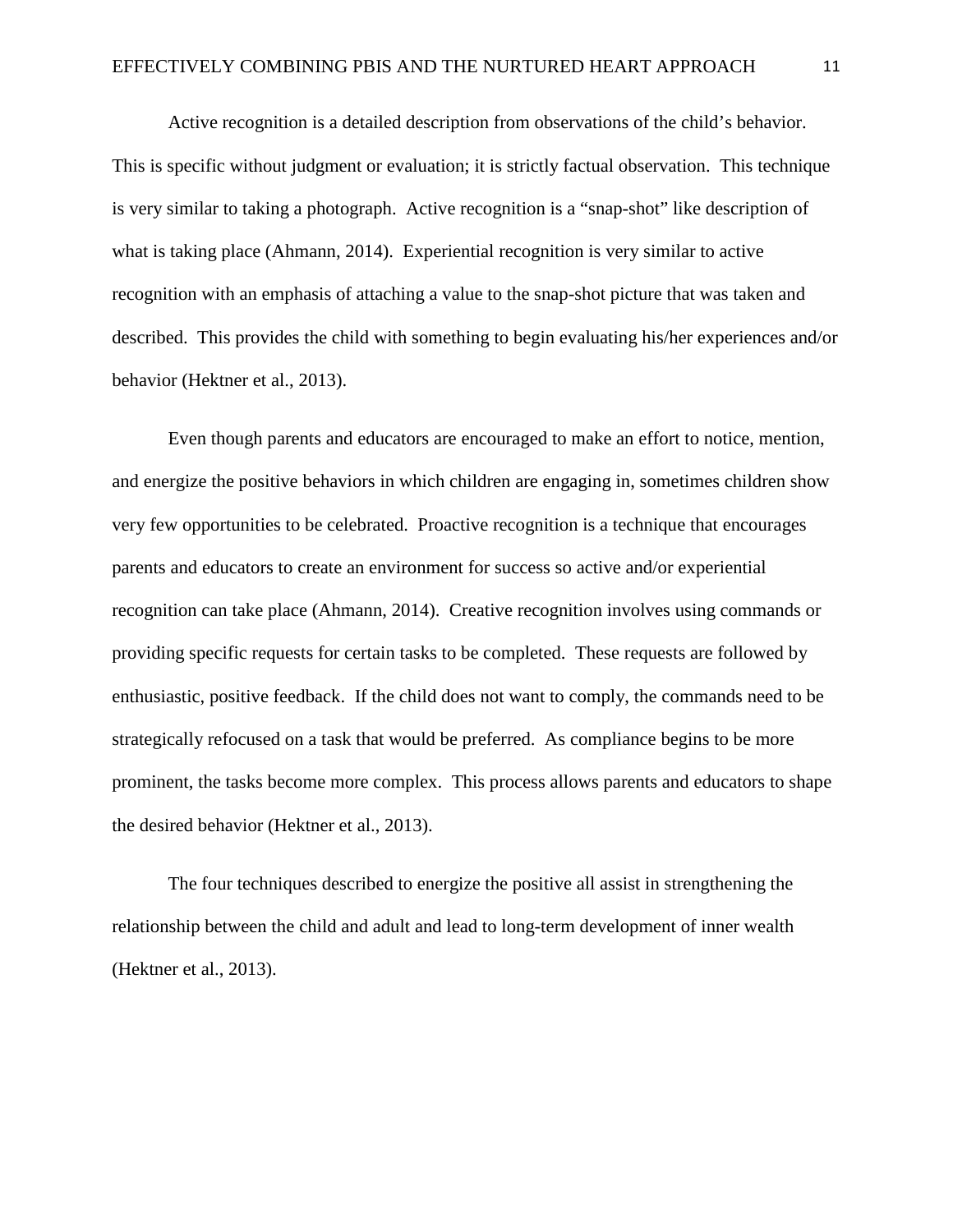#### **Nurtured Heart Stand Three: Provide and Uphold a Perfect Level of Limits**

Through the implementation of the previous two stands in the Nurtured Heart Approach, time and energy is shifted away from a child's negative behavior to recognition of the positive behaviors the child is displaying (Ahmann, 2014). These two stands pave the way for the third stand in which timely, simple, non-punitive consequences can be introduced. Communication with the child should take place in a neutral manner. This approach suggests using "reset" – a brief time-out for the child to regain self-control. Resetting can be very effective if the groundwork is already in place (Hektner et al., 2013).

It is with the intentions of helping children feel great about who they are, creating successes that would not otherwise exist, and becoming adept at identifying what is right with the behaviors being observed that parents and educators are encouraged to integrate the three stands of the Nurtured Heart Approach (Glasser et al., 2013).

# **Approaches to Integrating Multiple Approaches**

According to Cook et al. (2015), nearly all of the universal supports have been researched and implemented as stand-alone prevention programs. However, if the goal is to address the diverse mental health needs of students, a stand-alone support system may be short-sighting the purpose of the chosen prevention program. Through the integration of complementary universal supports, schools are provided with a broader range focus on mental health needs that are relevant to students' academic and life success (Cook, et al., 2015).

Very little literature provides guidance on how to approach the integration of universal programs; however, two different conceptual ways of approaching integration have been explored. Based on the research of Cook et al. (2015), one approach is to implement the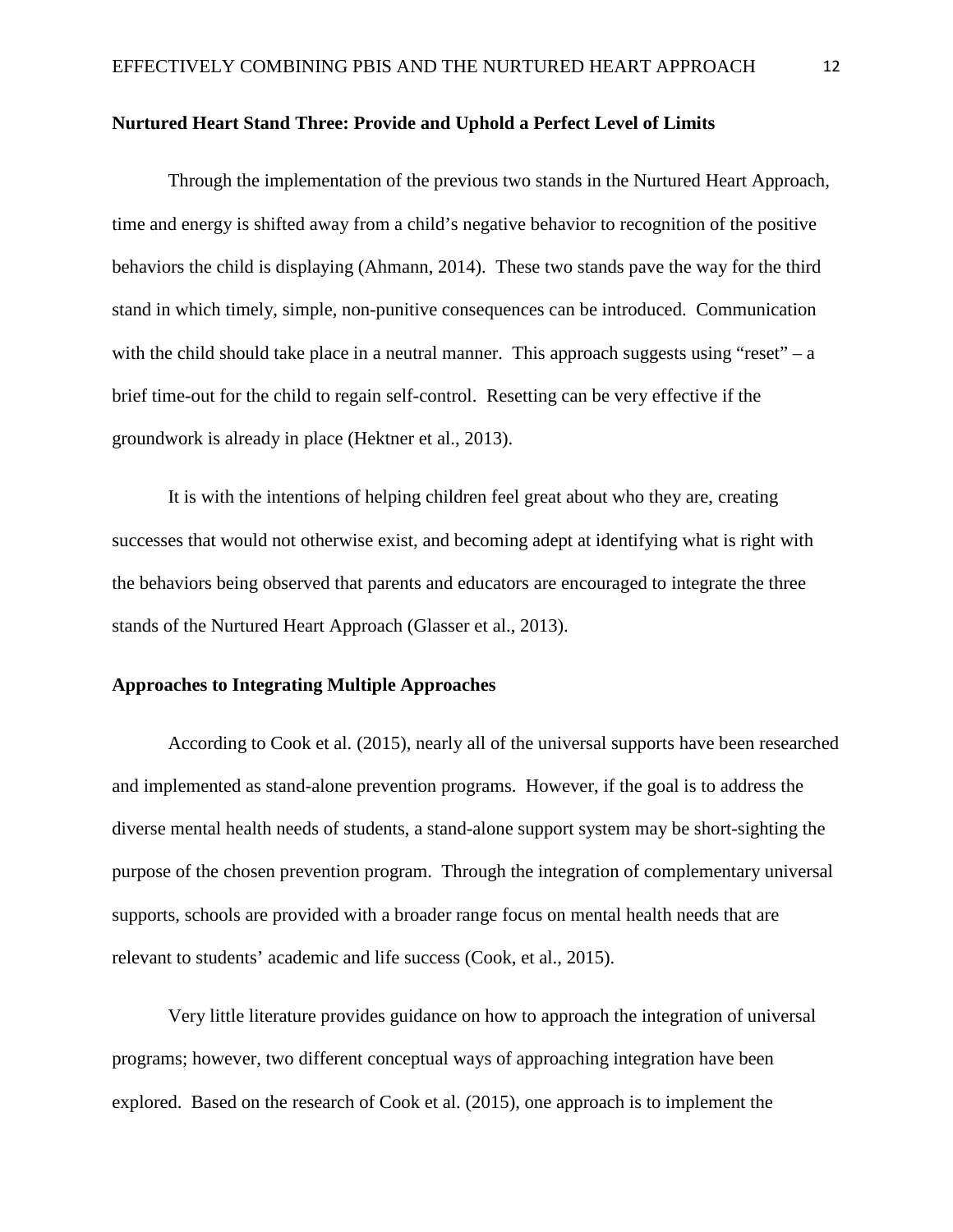interventions of each universal support in a parallel manner. This is accomplished by implementing the interventions side-by-side with limited to no attention paid to how the theories may link together, what core practices may be redundant, or how certain practices from one universal program may complement or enhance the other universal program. An alternative approach is to systematically blend the interventions by determining the differences between the interventions and exploring any theoretical overlap. This process identifies how specific practices from each universal support could potentially complement or enhance the practices from the opposite universal support (Cook et al., 2015).

Universal programs have the opportunity to benefit students through school-wide implementation of specific interventions. It is important to understand the universal supports being used and how the integration of more than one may benefit students with mental health needs.

# **Discussion**

Schools are beginning to identify a larger number of problematic behaviors throughout grade levels. The make-up of students entering our school systems is continually changing. The norms our society is bestowing upon our young children have seemed to evolve into a social media, video game, and instant gratification mindset. Compare this to the make-up of our children many years ago and one would see the need for our education system to adapt and make changes to fit the needs of our forever changing students.

Many students with problematic behavior may have a mental health diagnosis or may be at-risk of developing a mental illness. Often times schools have the opportunity to support these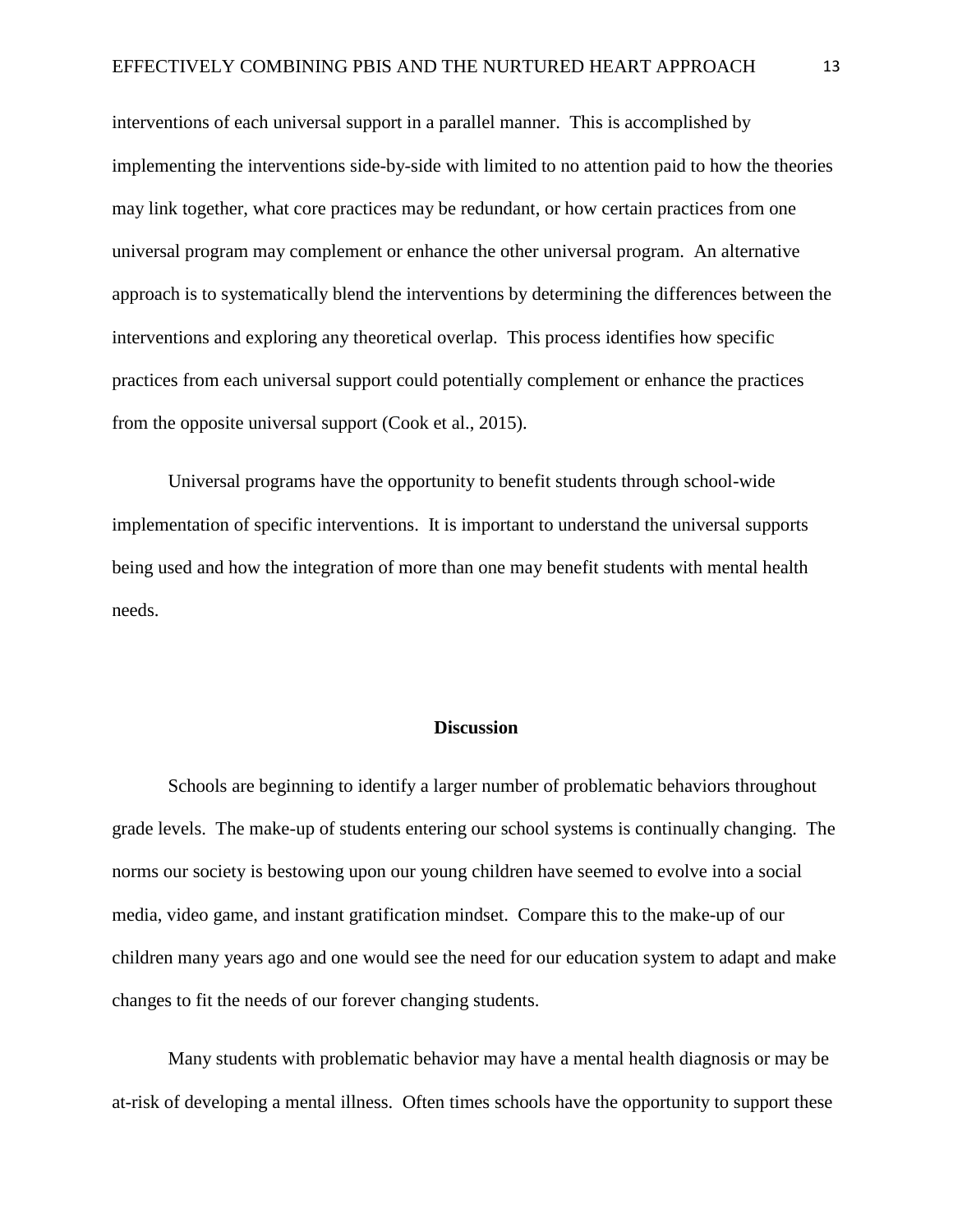students and provide the care one may need as they progress through the school day. However, the percentage of students affected by mental health issues is increasing along with a rising concern in the effectiveness of services being provided. Students who come to school with a mental health concern may be receiving inadequate care. This may be due to a number of reasons: lack of support within the staff, negative recognition for behaviors, lack of education in mental health issues, or misdiagnosis of behavior problems.

Being the de facto mental health system many think school systems are, the findings of this research emphasize the importance of implementing an effective multitiered system of support. Even though many mental health issues overflow into the home environment, research within this paper has validated the importance of providing multitiered systems of support to best meet the needs of all students, including those with mental health concerns, needs, or diagnosis. Much of the research validates the effectiveness of school wide programs involving positive intervention and behavior supports. Students with mental health needs or concerns may be reached through positive, nurturing approaches, which benefit the entire student population and work to enhance the education of each student at different levels; therefore, this study attempts to integrate two approaches built on the foundation of positive recognition and creating greatness among all students.

There are limitations with this process of integrating two approaches together. One issue that may occur is the way in which the approaches are woven together. Schools may choose to integrate the approaches in a parallel format while other schools may find blending the approaches to be a smoother method. With very little research to solidify the specific way of integrating two approaches, school systems must work through the process to see what works best within their school setting. Another limitation may be with the follow through of each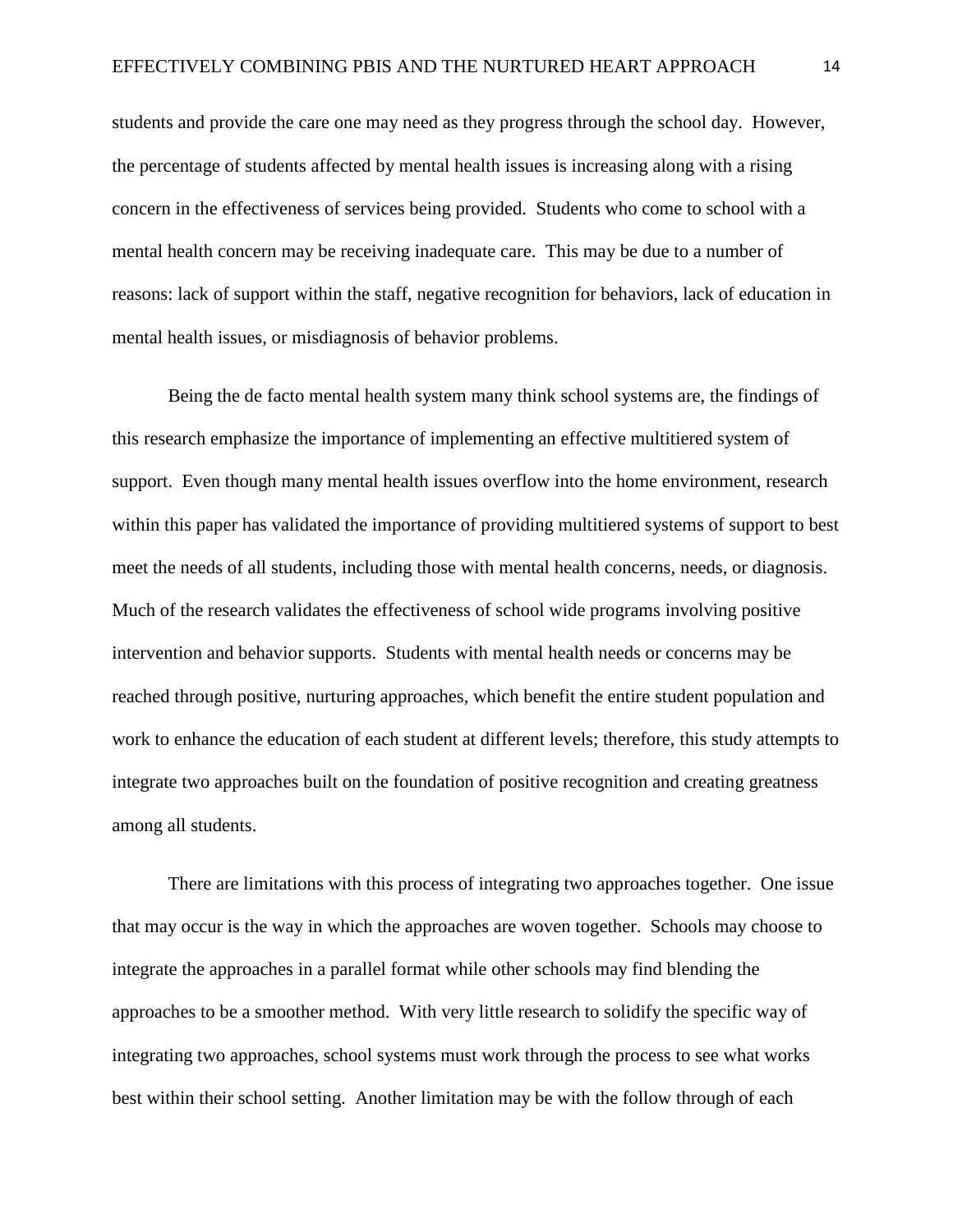approach. Once the approaches are integrated into the school system, it is important the aspects of each approach are carried through. If students are to be rewarded through a token system for positive behavior, the token system must be in place and available. If students are to be separated into levels to appriopriately assign tasks, the levels must be clearly defined and organized to best meet the needs of the students. The foundation must be laid, but the innerworkings must be in place for longstanding effects.

Focusing specifically on school counselors, longetivity of positive school-wide approaches may be encompassed within their role. Many counselors bring a different viewpoint and positive awareness to the table of various educators. A counselor's knowledge of mental health issues, relationships built among the entire school building, and positive communication skills may be highly valuable when implementing positive school-wide approaches. Through research, conversations among coherts, and observations of effective programs, a school counselor could begin to have a solid understanding of how to best implement school wide programs to reach all students, including those with mental health concerns.

Due to lack of in-depth information and research of The Nurtured Heart Approach, future research could be focused to this approach and the effectiveness of using the 3 stands. The concepts and terminology used within The Nurtured Heart Approach are positive and motivating, so by researching the effectiveness of the entire approach would only validate the importance of finding the greatness in everyone. Future research could also focus on the methods to integrating multiple approaches to reach all the students within the school. By providing a process in which to follow, school systems may be attracted to the idea of using more than one approach. As school counselors, we have the privilage to create an environment in which all our students, mental health concerns or not, have the opportunity to grow as individuals and experience the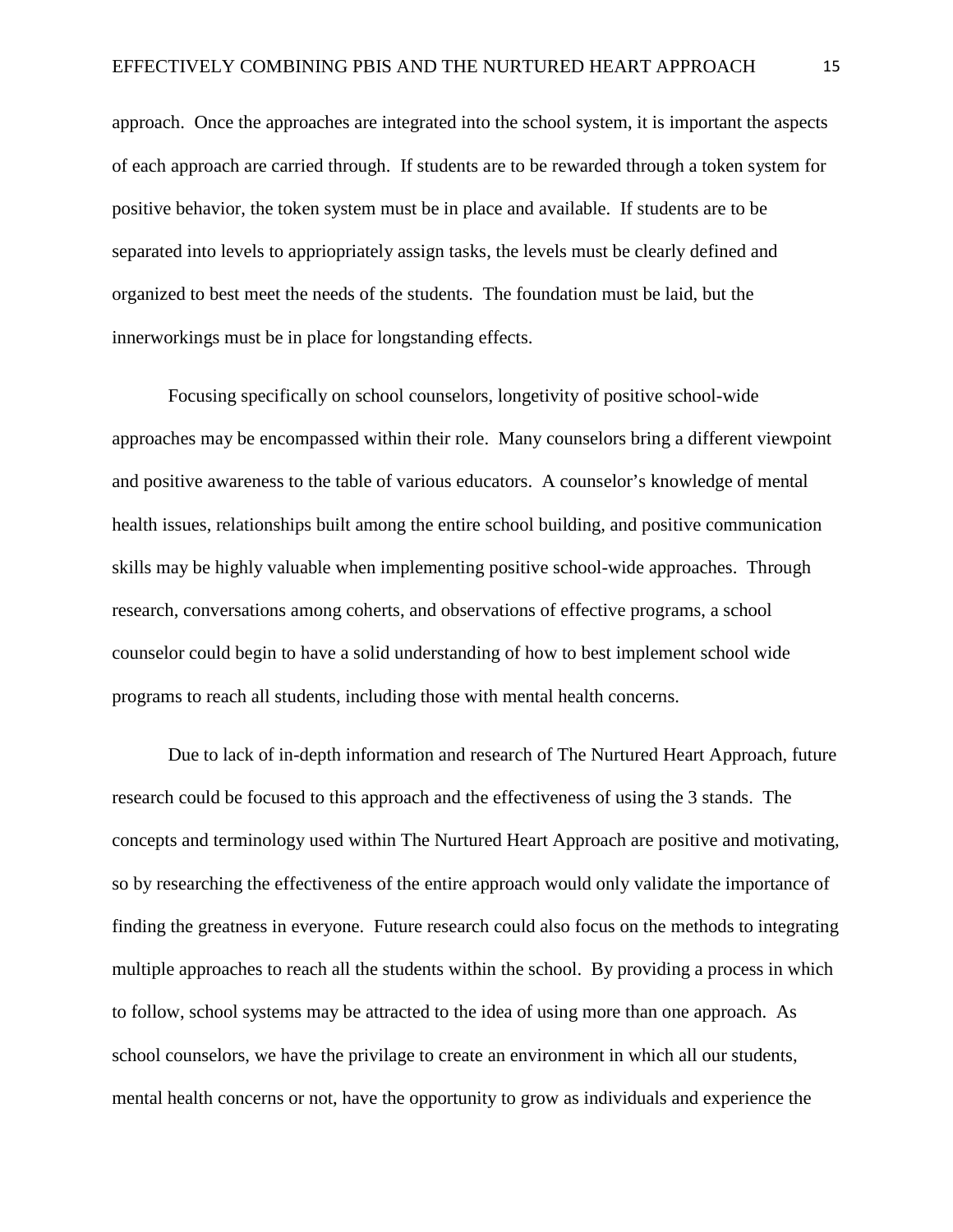greatness within themselves. We can make the difference by creating positive realtionships with our students and by meeting them at the level of their needs.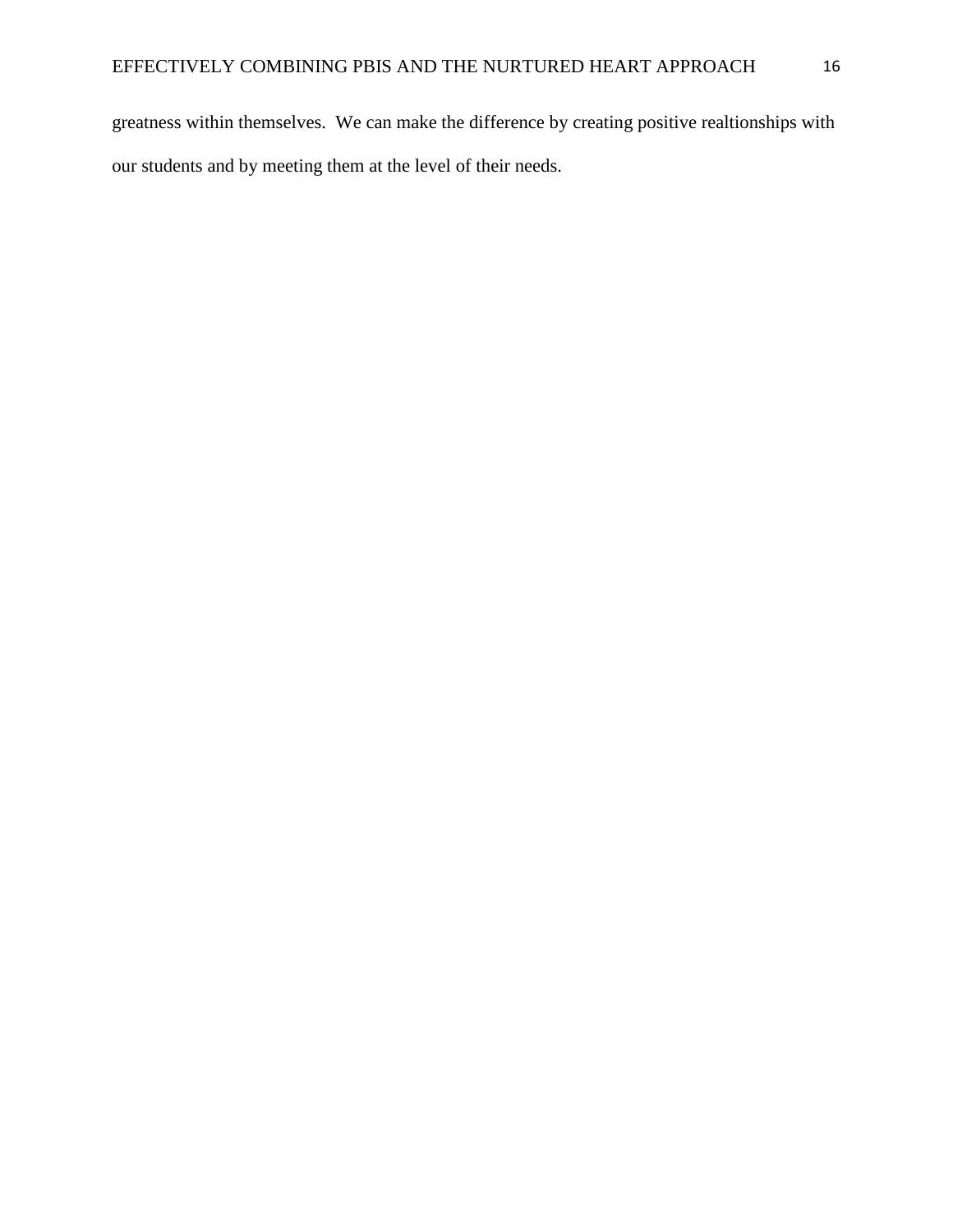#### **References**

- Ahmann, E. (2014). Encouraging positive behavior in 'challenging' children: the nurtured heart approach. *Pediatric Nursing 40*(1), 38-42.
- Boyd, J. & Anderson, C. M. (2013). Breaks are better: a tier II social behavior intervention. *Behavioral Education 22*, 348-365. doi: 10.1007/s10864-013-9814-2
- Brahshaw, C. P., Koth, C. W., Bevans, K. B., Ialongo, N., & Leaf, P. J. (2008). The impact of school-wide positive behavioral interventions and supports (PBIS) on the organizational health of elementary schools. *School Psychology Quarterly, 23*(4), 462-473. doi: 10.1037/a0012883
- Campbell, A. & Anderson, C. M. (2008). Enhancing effects of check-in/checkout with function based support. *Behavioral Disorders 33*(4), 233-245.
- Cook, C. R., Frye, M., Slemrod, T., Lyon, A. R., Renshaw, T. L., & Zhang, Y. (2015). An integrated approach to universal prevention: independent and combined effects of PBIS and SEL on youths' mental health. *School Psychology Quarterly,* 1-18. Retrieved from <http://dx.doi.org/10.1037/spq0000102>
- Cressey, J. M., Whitcomb, S. A., McGilvray-Rivet, S. J., Morrison, R. J., & Shander-Reynolds, K. J. Handling PBIS with care: scaling up to school-wide implementation. *ASCA: Professional School Counseling 18*(1), 90-99.
- Fitzgerald, C. B., Geraci, L. M., & Swanson, M. (2014). Scaling up in rural schools using positive behavioral interventions and supports. *Rural Special Education Quarterly 33*(1)**,** 18-22.